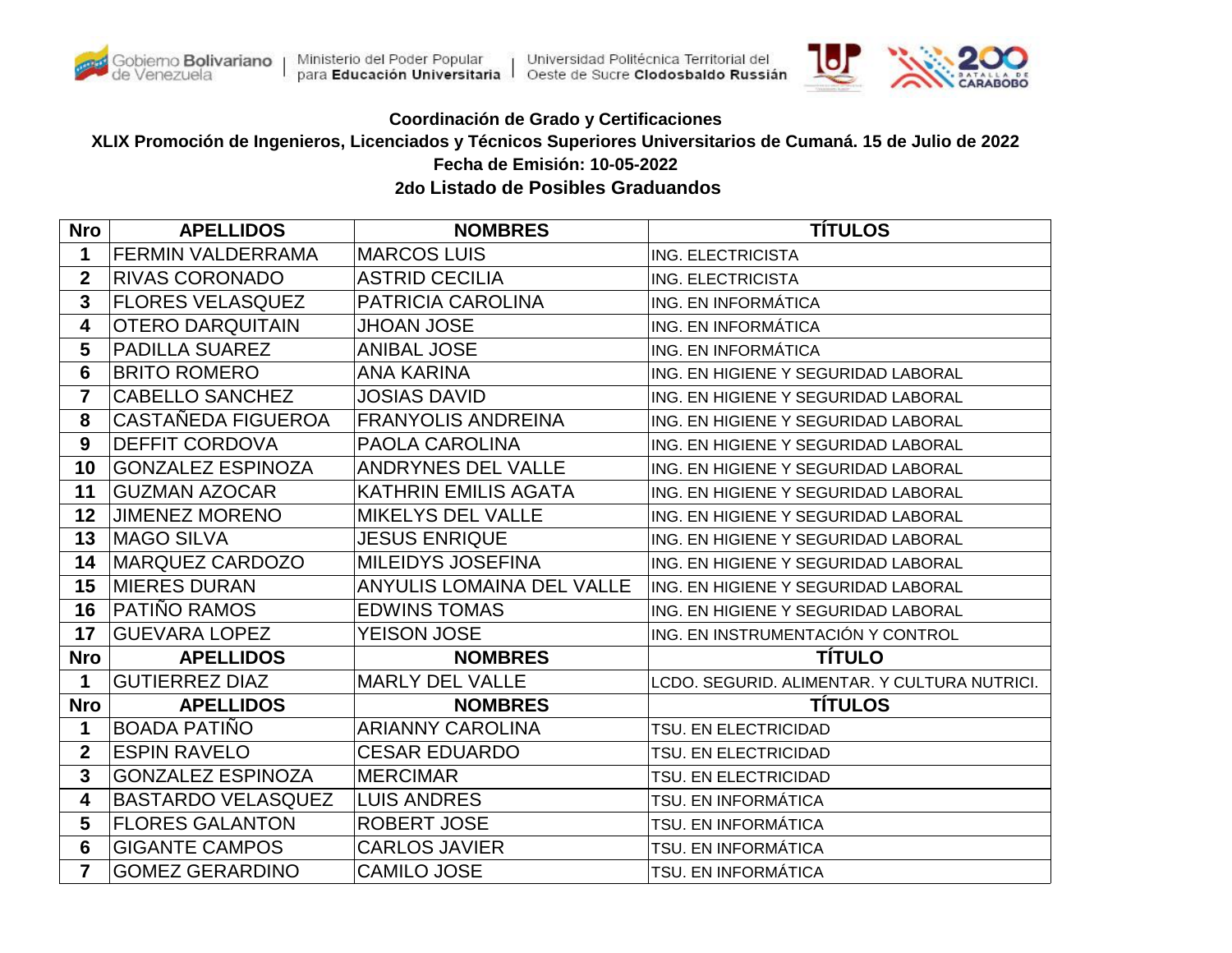| 8  | <b>GONZALEZ BERMUDEZ</b>   | <b>TONY JOSE</b>           | TSU. EN INFORMÁTICA                 |
|----|----------------------------|----------------------------|-------------------------------------|
| 9  | <b>LEON CORONADO</b>       | <b>DAVID JOSE LUIS</b>     | TSU. EN INFORMÁTICA                 |
| 10 | <b>PADILLA SEGURA</b>      | <b>VICTOR MANUEL</b>       | TSU. EN INFORMÁTICA                 |
| 11 | <b>POMPA GARCIA</b>        | <b>JONATHAN JOSE</b>       | TSU. EN INFORMÁTICA                 |
| 12 | <b>ROJAS CONTRERAS</b>     | <b>WHITNEY DEL CARMEN</b>  | TSU. EN INFORMÁTICA                 |
| 13 | <b>ROJAS RENGEL</b>        | <b>DILIANNYS ALEJANDRA</b> | TSU. EN INFORMÁTICA                 |
| 14 | ACUÑA GERARDINO            | <b>JULIO ALEJANDRO</b>     | TSU. EN PROCESOS QUÍMICOS           |
| 15 | <b>AZCARATE ARISMENDI</b>  | <b>LUIS ENRIQUE</b>        | TSU. EN PROCESOS QUÍMICOS           |
| 16 | <b>FRONTADO ORTIZ</b>      | <b>YEISON JOSE</b>         | TSU. EN PROCESOS QUÍMICOS           |
| 17 | <b>GAMARDO DURAN</b>       | <b>FRANCISCO JOSE</b>      | TSU. EN PROCESOS QUÍMICOS           |
| 18 | <b>GOMEZ SUAREZ</b>        | ANDERSON JOSE              | TSU. EN PROCESOS QUÍMICOS           |
| 19 | <b>GUERRA MEDINA</b>       | <b>SEBASTIAN JOSE</b>      | TSU. EN PROCESOS QUÍMICOS           |
| 20 | <b>GUTIERREZ CORDOVA</b>   | <b>SCARLET DEL VALLE</b>   | TSU. EN PROCESOS QUÍMICOS           |
| 21 | <b>HERNANDEZ GARCIA</b>    | <b>EDMARY GABRIELA</b>     | TSU. EN PROCESOS QUÍMICOS           |
| 22 | <b>MUJICA GONZALEZ</b>     | <b>HAYDEE NOHEMI</b>       | TSU. EN PROCESOS QUÍMICOS           |
| 23 | <b>RIVERA MAGO</b>         | <b>FRANCELIS JOSE</b>      | TSU. EN PROCESOS QUÍMICOS           |
| 24 | RODRIGUEZ RODRIGUEZ        | <b>ENMANUEL RAFAEL</b>     | TSU. EN PROCESOS QUÍMICOS           |
| 25 | <b>SANCHEZ SANCHEZ</b>     | <b>MARLIN JOSE</b>         | TSU. EN PROCESOS QUÍMICOS           |
| 26 | <b>APARICIO MUDARRA</b>    | ROSANNY DEL VALLE          | TSU. EN HIGIENE Y SEGURIDAD LABORAL |
| 27 | <b>BARTOLO RIVERO</b>      | PATRICIA VALENTINA         | TSU. EN HIGIENE Y SEGURIDAD LABORAL |
| 28 | <b>BERMUDEZ AZOCAR</b>     | <b>ERICK ANTHONY</b>       | TSU. EN HIGIENE Y SEGURIDAD LABORAL |
| 29 | <b>CABEZA MARTINEZ</b>     | <b>CARMEN GABRIELA</b>     | TSU. EN HIGIENE Y SEGURIDAD LABORAL |
| 30 | <b>CAMPOS HERNANDEZ</b>    | YULIMAR DEL VALLE          | TSU. EN HIGIENE Y SEGURIDAD LABORAL |
| 31 | <b>FIGUERA SALAYA</b>      | <b>RUT NOHEMI</b>          | TSU. EN HIGIENE Y SEGURIDAD LABORAL |
| 32 | <b>GONZALEZ ZAPATA</b>     | <b>ROBERT JAVIER</b>       | TSU. EN HIGIENE Y SEGURIDAD LABORAL |
| 33 | <b>GUARACHE SEGURA</b>     | <b>LUIS MANUEL</b>         | TSU. EN HIGIENE Y SEGURIDAD LABORAL |
| 34 | <b>JIMENEZ GALINDO</b>     | ROSEULYS DEL VALLE         | TSU. EN HIGIENE Y SEGURIDAD LABORAL |
| 35 | <b>LIONICIEZ LIONICIEZ</b> | <b>JOHANA CAROLINA</b>     | TSU. EN HIGIENE Y SEGURIDAD LABORAL |
| 36 | LOPEZ PATIÑO               | <b>CARLEIDA DEL VALLE</b>  | TSU. EN HIGIENE Y SEGURIDAD LABORAL |
|    | 37   MARCANO GONZALEZ      | <b>CARLOS ALFREDO</b>      | TSU. EN HIGIENE Y SEGURIDAD LABORAL |
| 38 | <b>MARTINEZ MARTINEZ</b>   | <b>ITALO JOSE</b>          | TSU. EN HIGIENE Y SEGURIDAD LABORAL |
| 39 | <b>RIVAS FARINAS</b>       | <b>KATIUSKA DEL VALLE</b>  | TSU. EN HIGIENE Y SEGURIDAD LABORAL |
| 40 | <b>RODRIGUEZ FARIAS</b>    | <b>IVANDI DEL VALLE</b>    | TSU. EN HIGIENE Y SEGURIDAD LABORAL |
| 41 | ROMERO GONZALEZ            | <b>CARLOS ALFREDO</b>      | TSU. EN HIGIENE Y SEGURIDAD LABORAL |
| 42 | <b>ROMERO HERNANDEZ</b>    | ROSANGELA DEL VALLE        | TSU. EN HIGIENE Y SEGURIDAD LABORAL |
| 43 | <b>ROSALES VASQUEZ</b>     | <b>AYLEEN MANUELYS</b>     | TSU. EN HIGIENE Y SEGURIDAD LABORAL |